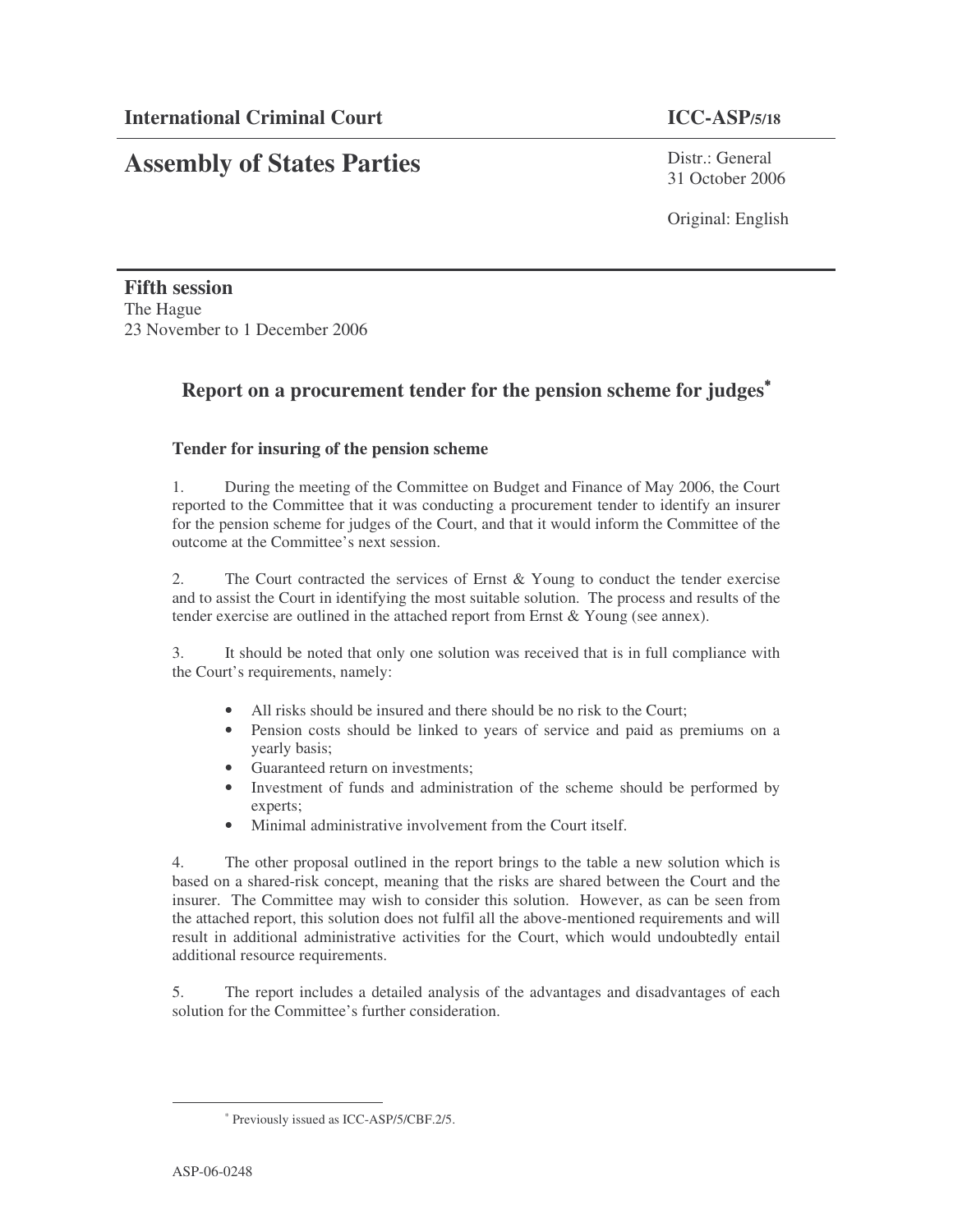#### **Limiting the level of pension to 12.5 or 16.5 per cent of final remuneration level**

6. In paragraph 65 of its report ICC-ASP/5/1, the Committee requested the Registrar to submit a report containing a comparison of the current pension scheme with the option of limiting the level of the pension for judges to 12.5 or 16.5 per cent of the final remuneration level. This comparison is shown in table 1 below.

|                                                                 | Annual<br>salary | Annual<br>pension<br>benefit | Average estimated<br>annual cost to Court<br>for pension, death<br>and disability<br>coverage per judge | Average estimated<br>annual cost to<br>Court for pension,<br>death and disability<br>coverage for 18<br>judges |
|-----------------------------------------------------------------|------------------|------------------------------|---------------------------------------------------------------------------------------------------------|----------------------------------------------------------------------------------------------------------------|
| Option 1: Pension<br>benefit as per<br>current scheme           | 180,000          | 90,000                       | $155,560$ <sup>1</sup>                                                                                  | 2,800,000                                                                                                      |
| Option 2: Pension<br>as $12.5\%$ of final<br>remuneration level | 180,000          | 22,500                       | 38,890                                                                                                  | 700,000                                                                                                        |
| Option 3: Pension<br>as $16.5\%$ of final<br>remuneration level | 180,000          | 29,700                       | 51,333                                                                                                  | 924,000                                                                                                        |

Table 1: Options for the level of pension of judges (in euros)

7. The Court wishes to draw the attention of the Committee to the decision of the Assembly of States Parties that judges of the International Criminal Court are entitled to a pension benefit similar to that applicable to the judges of the International Court of Justice<sup>2</sup>. According to the International Court of Justice pension scheme, a judge's retirement pension should be defined as being equal to half of annual salary. Reducing the level of the pension for judges of the International Criminal Court to 12.5 or 16.5 per cent of the annual salary would therefore not accord with the pension scheme of the International Court of Justice.

#### **Option of direct pension contributions to judges**

8. The Committee also requested the Registrar to include in his report advice as to the possibilities of allowing judges to direct pension contributions to a fund of their choice. The report from Ernst & Young addresses the possibility of a judge opting to receive his/her pension in a lump sum at the end of his/her term. This option, however, does not result in any savings to the Court as the premiums have to be paid in full to the insurer prior to the judge's separation from duty.

 $1$  Based on the estimates for insurance premiums contained in the Ernst & Young report dated 25 November 2005.

<sup>2</sup> Budget for the first financial period of the Court, *Official Records of the Assembly of States Parties to the Rome Statute of the International Criminal Court, First session, New York, 3-10 September 2002* (United Nations publication), ICC-ASP/1/3, part III, Annex VI, para. 5.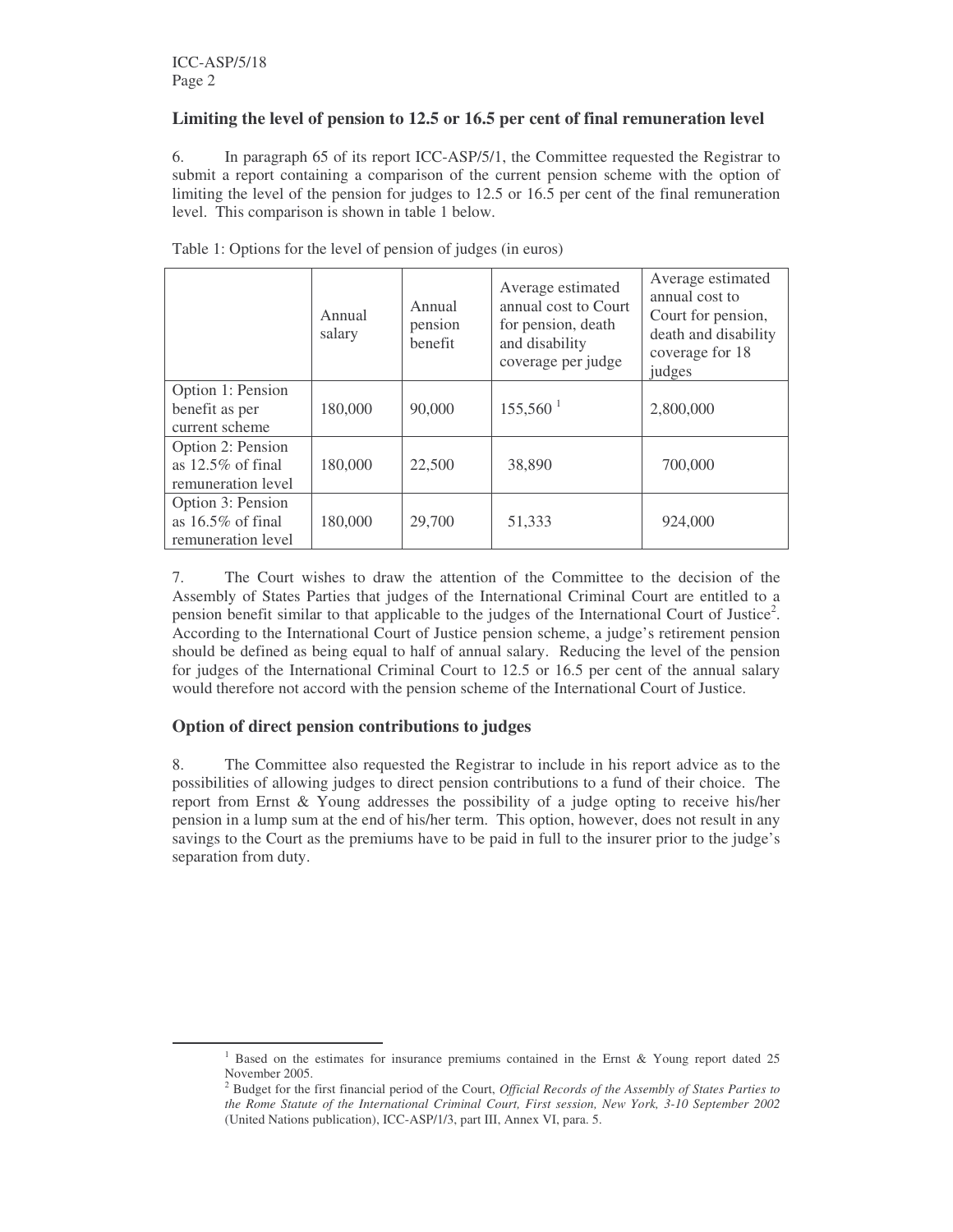9. The Court considered the option of making direct contributions to the judges during their term of service, as suggested by the Committee in paragraph 65 of its above-mentioned report. By definition and by its nature, retirement pension is intended to provide adequate after-service benefits to judges who have met the requisite eligibility criteria relating to retirement age and period of service<sup>3</sup>. This is based on the premise that the pension benefit maintains a standard of living as replacement income. The Court believes that this solution will only transfer the risk and administrative costs back to the Court instead of to the insurer. The Court thus foresees contradictions and a number of difficulties, some of which are outlined below:

- a) A judge will receive both annual salary *and* pension contributions from the Court at the same time;
- b) A judge is entitled to a pension only if he/she completes three years of service, but the accrual of the pension starts as of the date of appointment. Paying contributions from the beginning means that the judge would be receiving pension contributions which he/she has not yet earned. On the other hand, if payment is deferred until the end of the third year, the Court may have to establish and operate a special fund for the amounts accrued but unpaid;
- c) The Court is not insured for the disability or death of judges;
- d) In the absence of an insurer, the Court will have to be responsible for the calculations of the actuarial values of the pension of the judges not only on an annual basis but also on a continuous basis, depending on market changes and changes in the personal situation of judges;
- e) By paying the annual premiums to an insurer, the latter guarantees a minimum rate of return on the investment of those funds, which is paid back to the Court. By paying these premiums directly to the judges, the responsibility for return on investment is transferred to the judges.

10. In view of the foregoing, allowing judges to direct their pension contributions to a fund of their own choice presents additional problems and does not seem to offer the best solution.

<sup>&</sup>lt;sup>3</sup> The benefit is payable to a judge who has completed a full nine-year term with a proportional reduction for a judge who has not completed a full term. See annex to resolution ICC-ASP/3/Res.3, appendix 2, article 1.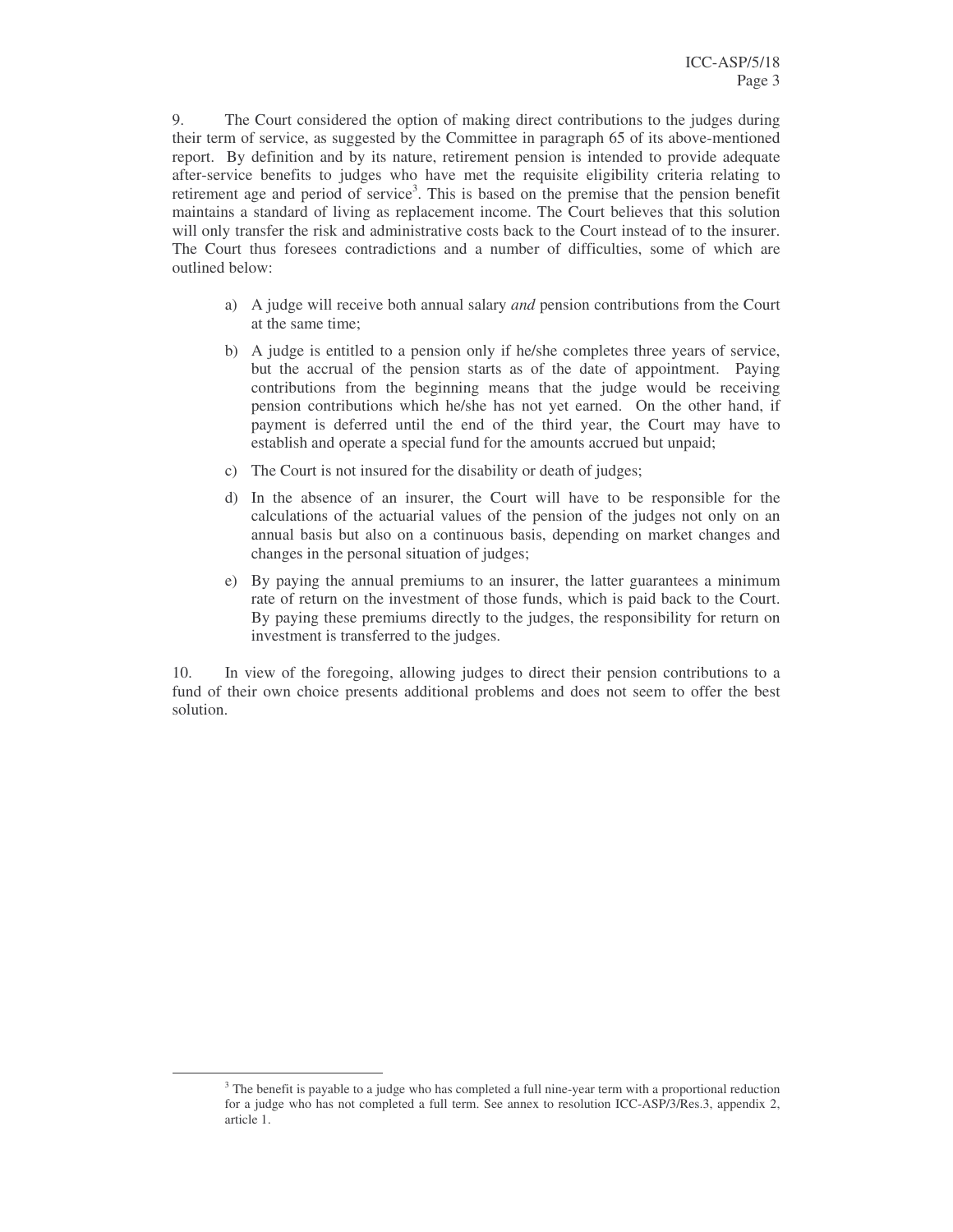**Annex**

## **Report by Ernst & Young Actuarissen BV to the International Criminal Court on a pension plan for judges of the Court**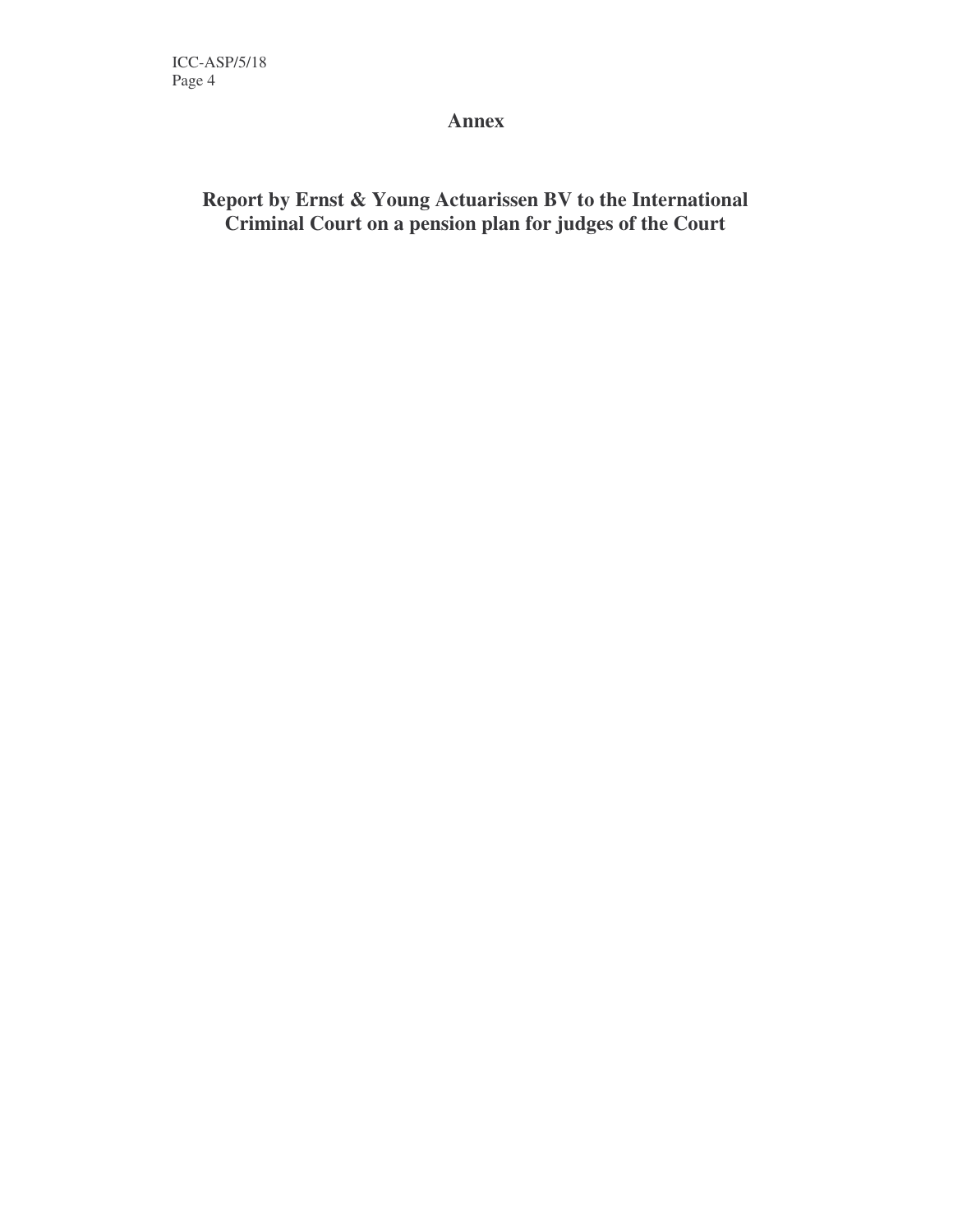## **TABLE OF CONTENTS**

|                |                              | page   |
|----------------|------------------------------|--------|
| $\mathbf 1$    | <b>Introduction</b>          | 6      |
| $\overline{2}$ | <b>Process</b>               | 6      |
| 2.1            | Phase 1                      | $\tau$ |
| 2.1.1          | Results                      | $\tau$ |
| 2.2            | Phase 2                      | $8\,$  |
| 2.2.1          | Process                      | $8\,$  |
| 3              | <b>Submitted proposals</b>   | 8      |
| 3.1            | Summary of Allianz proposal  | 8      |
| 3.2            | Summary of Generali proposal | 9      |
| 3.3            | Comparison of proposals      | 10     |
| 3.3.1          | Risk perception              | 10     |
| 3.3.2          | Cost                         | 11     |
| 4              | <b>Summary</b>               | 12     |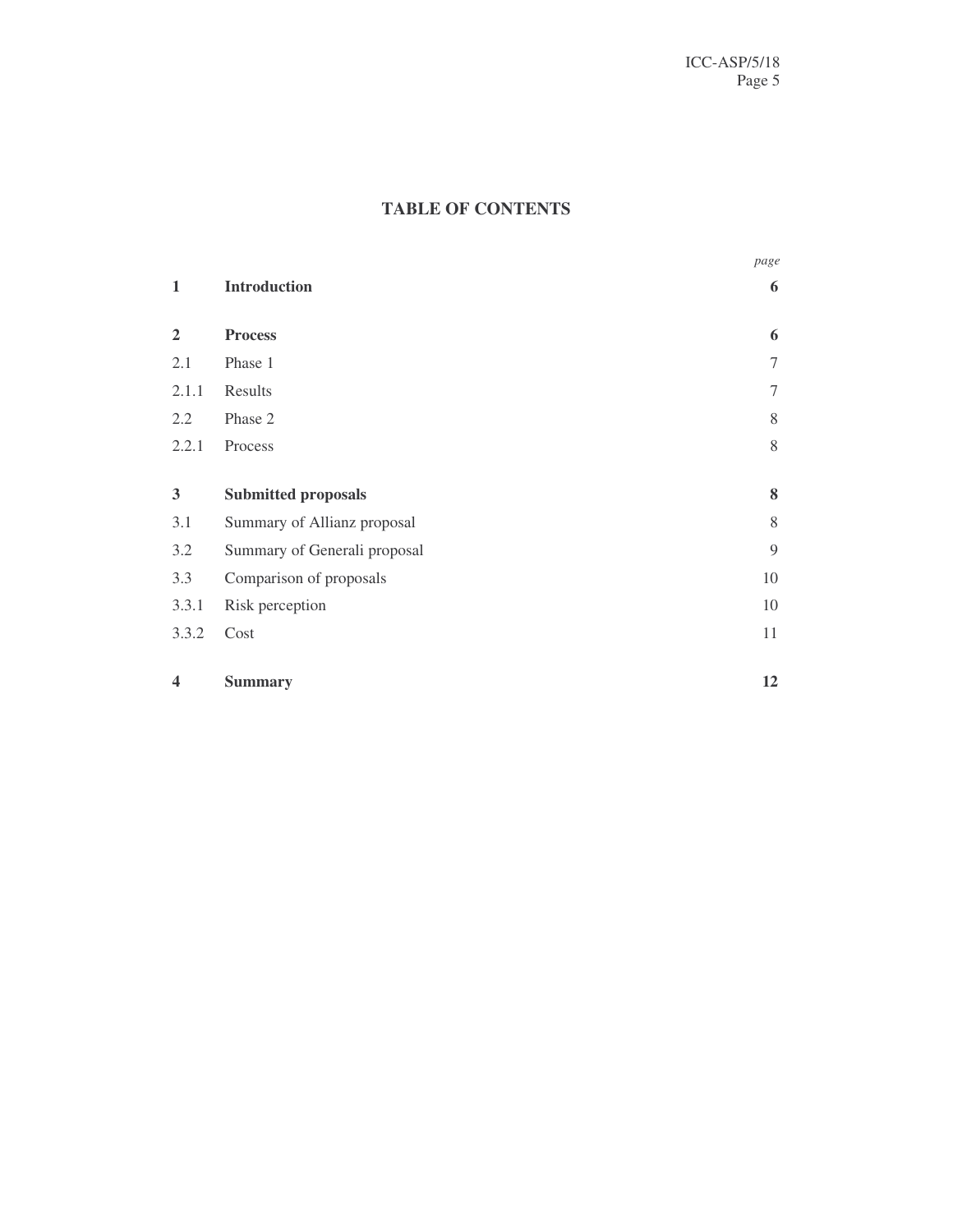#### **1. Introduction**

The International Criminal Court, hereinafter referred to as "the Court", operates two pension schemes, one for employees and one for judges. The employees' plan is insured under the United Nations Joint Staff Pension Fund. The judges' plan is currently not insured but is financed through a self-administered pay-as-you-go pension scheme.

The Court has determined that the risks associated with a self-administered pay-asyou-go pension scheme for its judges are too great to be borne by the Court itself. It sees two main risks:

- Insurance risk; and
- Investment risk.

The Court's intention is to outsource these risks and it has requested the assistance of Ernst & Young Actuarissen BV (EYA) in selecting a party which can provide the Court with the services set forth hereunder.

#### **Current situation**

#### Pension system

- A pay-as-you-go system is applied by the Court and there is no external funding. Pensions are self-administered and all risks are borne by the Court.
- The Court has made a reservation to cover the cost of pension accrual in the preceding years based on a rough estimate of the cost of accrual.

#### Population

- The normal active population consists of 18 judges.<br>• There are currently 3 inactive narticinants
- There are currently 3 inactive participants.
- The election of judges takes place every three years during which 6 judges separate and 6 new judges are elected.

#### **Desired situation**

- The Court desires an all-in-one solution, which means that the same party will be handling the:
- Insurance of the pension plan risks (mortality, longevity and disability);
- Investment of the allocated funds (with or without investment guarantees); and
- Administration of the pension plan.

#### **2. Process**

The Court has requested EYA to conduct a thorough investigation to ascertain whether insurance brokers and both national and international insurers would be willing to insure the judges' pension plan (phase 1). Based on the conclusions of this investigation, parties would be asked to submit a proposal for the administration, insurance and investment of the judges' pension plan (phase 2).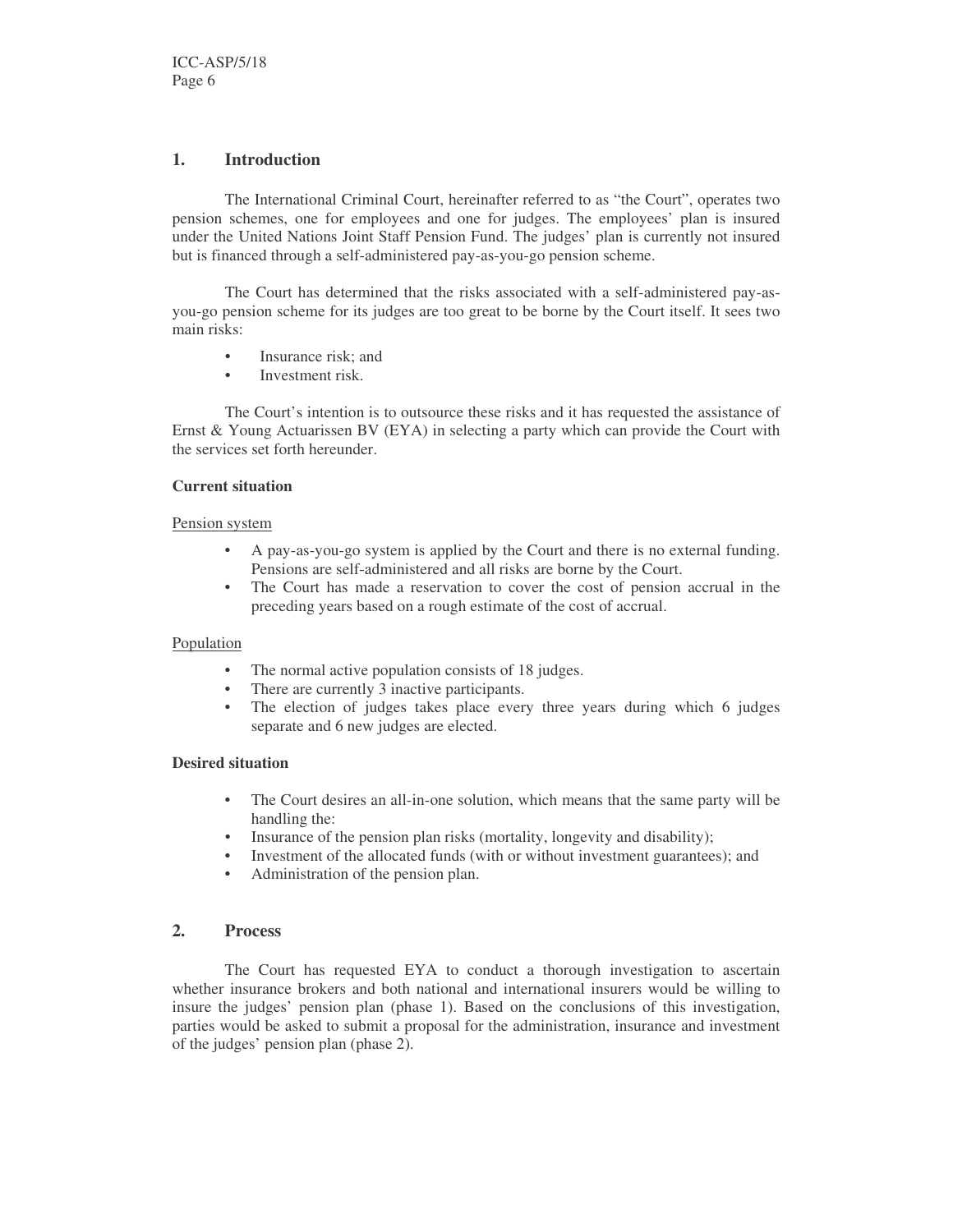#### **2.1 Phase 1**

In this phase the Court invited 10 parties to assess the pension plan of ICC judges and to indicate whether they were willing and able to write a proposal within the given time frame. The invited parties may be divided into three groups: brokers, national insurers and international insurers.

The following parties were invited:

National insurers:

- AEGON NV
- Delta Lloyd (Aviva PLC)
- Nationale-Nederlanden (ING Group)

International insurers:

- Generali
- Allianz AG
- Prudential plc
- Axa Group

#### Brokers:

- AON
- Van Breda Groep
- Van Hal Aanstoot, makelaars in Assurantiën

#### *2.1.1 Results*

#### **National insurers**

During phase 1, all three national insurers indicated their willingness to submit proposals for a pension plan for ICC judges.

#### **International insurers**

- Both Generali and Allianz indicated their willingness to submit a proposal and both did so. Their proposals will described later in this report;
- Axa Group indicated that the pension plan of the ICC would put too much pressure on its administration and that they would not be able to submit a proposal;
- No response was received from Prudential.

#### **Brokers**

- Both Van Breda Groep and AON indicated that they were in a position to help the ICC find a party to insure, administer and invest on behalf of the pension plan of ICC judges. However, both parties offered to perform exactly the same services as Ernst & Young Actuarissen BV is currently performing and they have therefore not been asked to submit a proposal;
- Van Hal Aanstoot has indicated that it was not in a position to submit a proposal.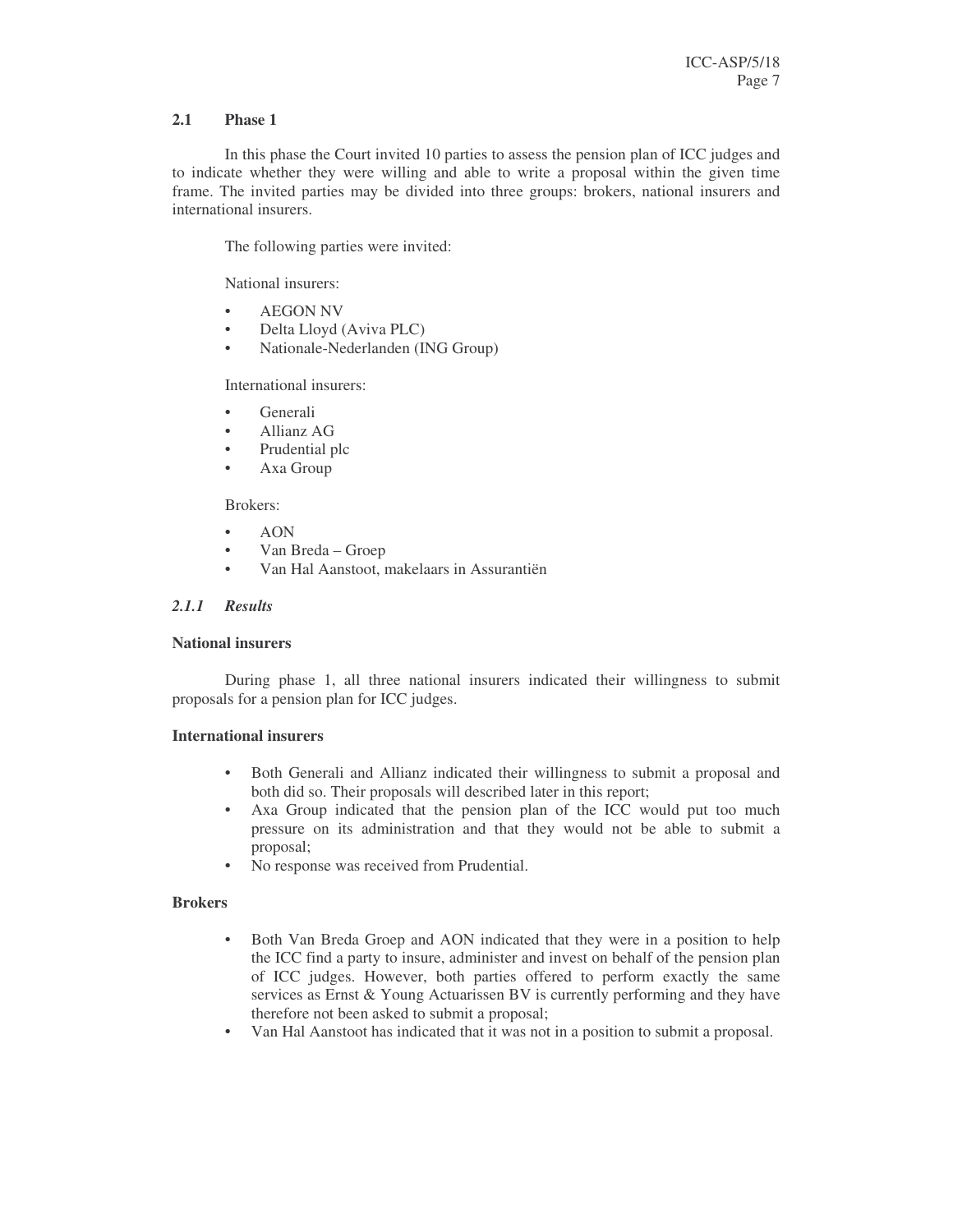#### **2.2 Phase 2**

In phase 2, the parties that indicated their ability to submit a proposal have been asked to do so.

#### *2.2.1 Process*

During phase 2, AEGON, Delta Lloyd and Nationale-Nederlanden indicated that they would not be able to submit a proposal after all.

- 1 Delta Lloyd and Nationale-Nederlanden researched the request for a proposal extensively and concluded that the special administrative features of the ICC pension plan would put too much pressure on their administration;
- 2 AEGON indicated that the relatively short time frame allowed for preparing the proposal, combined with the specialized needs of the Court made it impossible for them to submit a suitable proposal;
- 3 After AEGON indicated that it would be unable to submit a proposal, Achmea was asked to submit one. We have recieved their proposal by 29 August 2006. Based on the proposal Achmea is not able to meet the Court's requirements. They have tried to adapt the judges' pension scheme to their Dutch administration. Difficult parts of the pension plan are left out (for example the minima in relation with the spouses'pension and the various pension ages). Achmea did not answer at all the questions we added to our request.

EYA has had extensive communication with both Nationale-Nederlanden and Delta Lloyd for the purpose of finding a way to enable both parties to submit proposals. This, however, led to a scenario in which the judges' pension plan would need to be altered substantially. As that is not the intention of this project, we have decided to stop working on the proposal with these two parties.

Both Allianz and Generali have submitted proposals.

#### **3. Submitted proposals**

We have received two suitable proposals, one from Allianz and the other from Generali. The proposals received use different approaches based on different kinds of products and risk sharing and are therefore difficult to compare. Below is a short summary of the basic elements of each proposal, followed by a comparison between the two parties in terms of cost and risks.

#### **3.1 Summary of the Allianz proposal**

Allianz proposes to insure the judges' plan as a traditional (Dutch) pension plan.

- The ICC pays annual pension premiums, Allianz guarantees to pay all insured pensions related to those premiums;
- If the return on investments is more than  $3,3\%$ , the excess will be returned to the ICC.
- The administrative cost is 7% of the annual premiums.
- Allianz offers a new solution. The company has limited experience with international contracts and defined-benefit products (such as the ICC pension plan).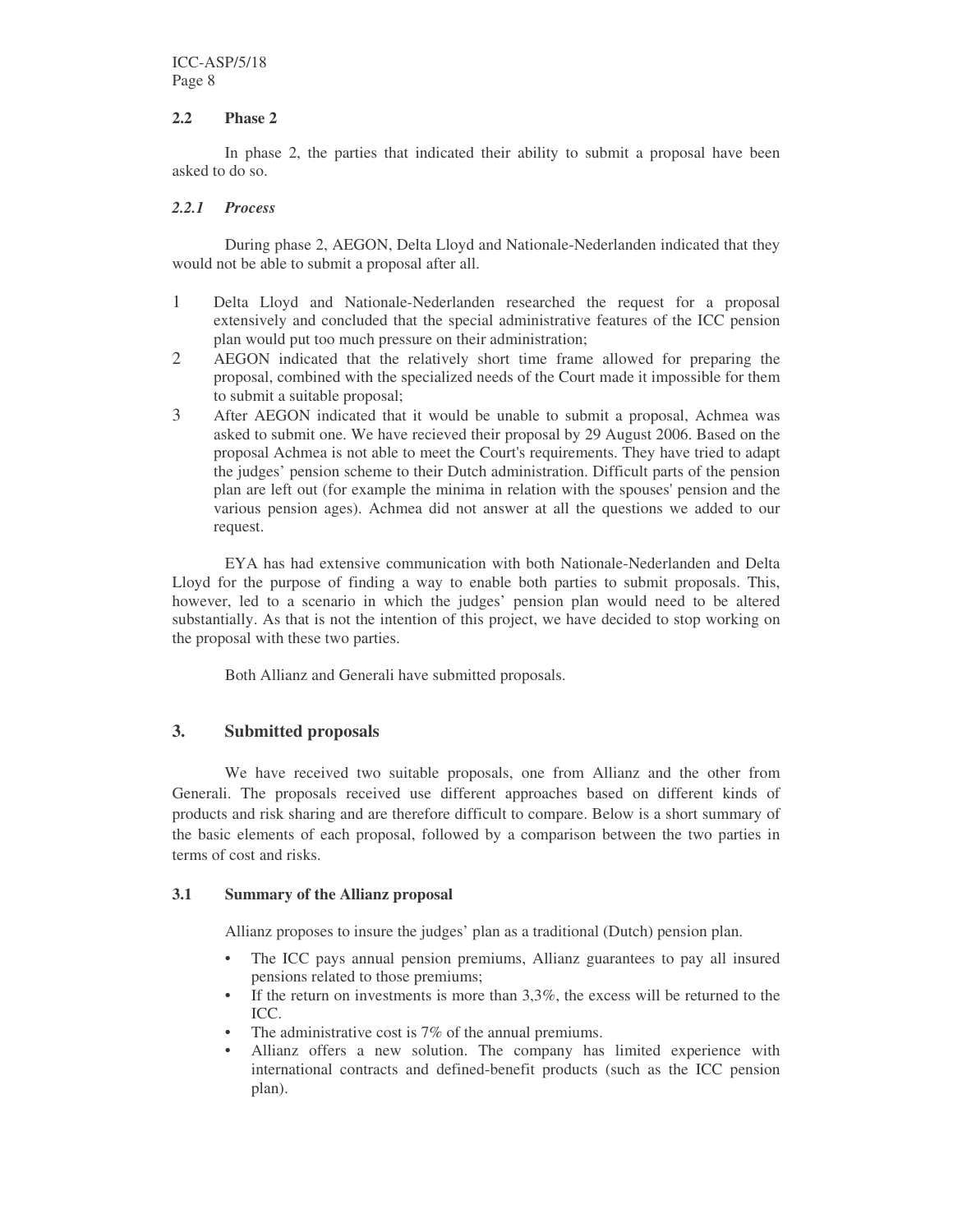• Allianz indicated that it would be willing to offer judges an individual choice of waiver on the guarantees. The judges would therefore 'opt out' of the Defined Benefit (DB) scheme and 'opt in' to a Defined Contribution (DC) scheme. The advantage of this scheme for the individual judge is that the money is portable. The disadvantage is that all potential profits would go to the judge instead of to the Court, and the judge would carry his/her own risk.



#### **3.2 Summary of the Generali proposal**

Generali offers a solution in which they provide the Court with two main guarantees:

- 1 At the beginning of a judge's service, Generali would fix the maximum cost of buying a pension at a given amount, depending on market conditions and on the age and sex of the judge.
- 2 The invested funds will yield a minimum fixed return (currently 2%). This return can be fixed annually, biennially or triennially.
- Generali offers a proven solution;
- Actual cost of pension is dependent on investment returns;
- Short-term risks (death and disability) are not insured, which means that Generali has not fully complied with the terms of the request for proposals;
- The proposed solution offers greater flexibility but holds greater risk for the Court;
- The interest guarantee offered is lower than the interest guarantee offered by Allianz.

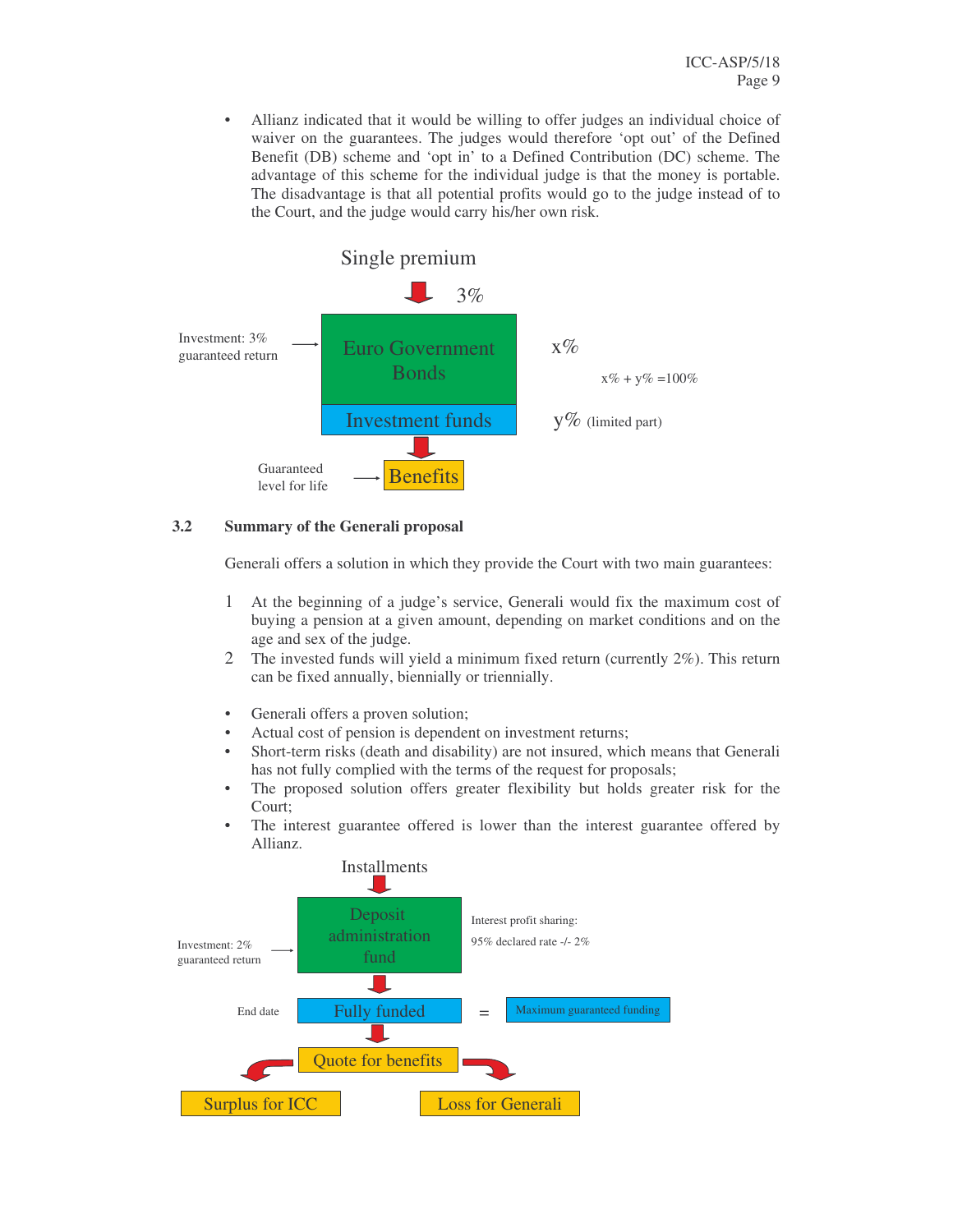#### **3.3 Comparison of proposals**

#### *3.3.1 Risk perception*

In the Allianz solution, all short-term and long-term risks are covered by the insurer and the Court will pay a premium for this insurance. Generali proposes a different framework. It does not insure the risks. In the following example we explain how the risks are covered by both parties.

#### **Allianz:**



With Allianz the Court will pay annual premiums which consist partly of a risk premium and partly of an investment premium. The investment premium is used to finance the pension at retirement age, whereas the risk premium is meant to finance the short-term risk. This means that if a judge dies or becomes disabled, Allianz will pay the difference between the amounts already funded and the cost of the benefits.

#### **Generali:**



The Court pays an annual premium to Generali. This premium is invested in the deposit administration fund. When a participant dies or becomes disabled, Generali gives a quote for the benefits. This quote may not be higher than the maximum funding level which is set at the beginning of the judge's term. This maximum funding level will be funded during the judge's active period at a premium level and the expected investment return is determined by the Court. If death or disability occurs before a judge has finished his/her term, the Court will have to pay the difference between the amount already funded and the amount quoted by Generali. The Court can choose how to finance this difference, either by a single premium or over a number of years. In this proposal the Court acts as its own insurer; the shortfalls on one judge's pension can be covered from the (expected) gains from other judges' pensions.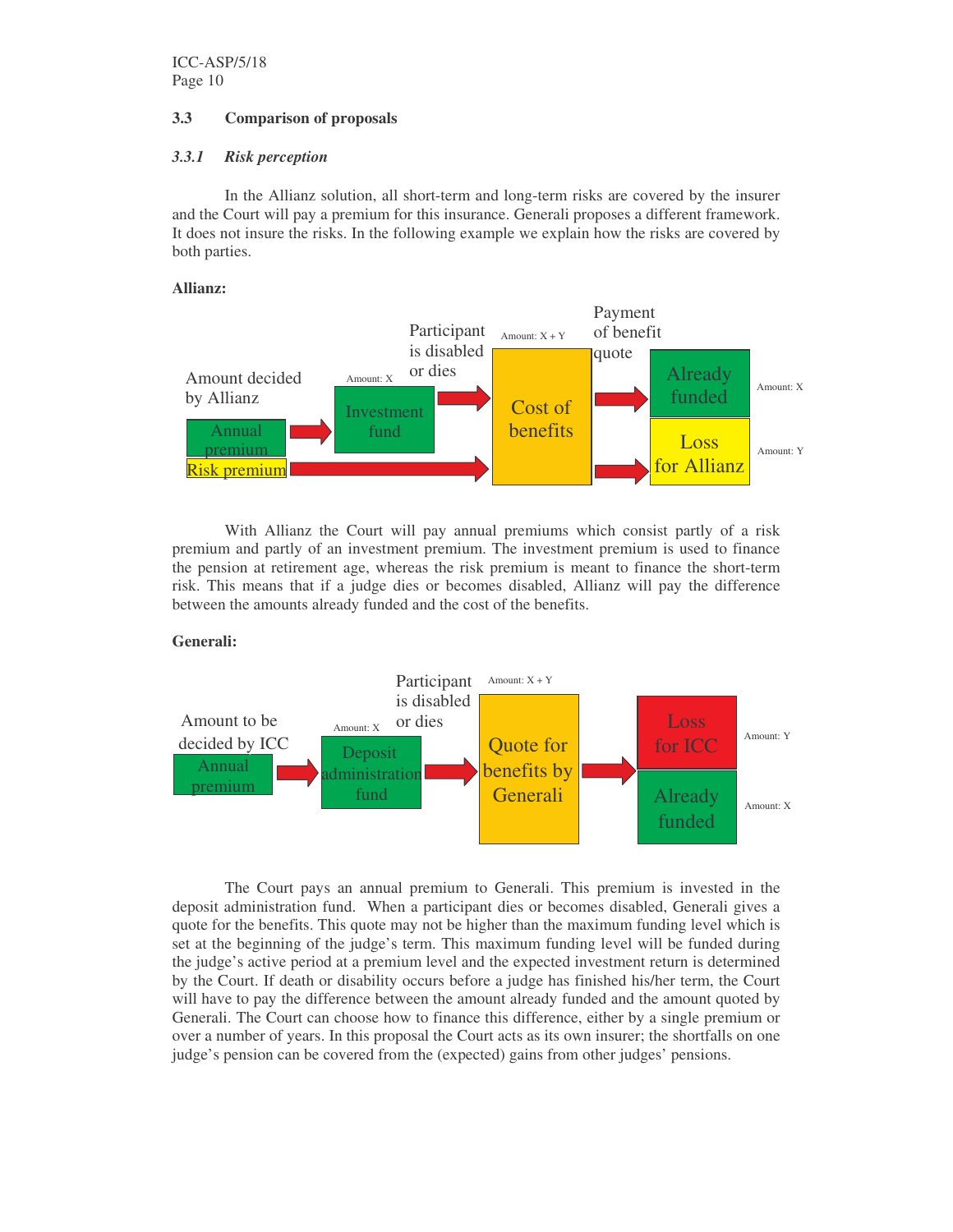#### *3.3.2 Cost*

We distinguish three kinds of costs for the Court:

- 1 The cost of pension accrual;
- 2 The cost of risk insurance; and
- 3 Administration and investment costs.

#### **Cost of pension accrual**

It is not possible to compare the cost of pension accrual between the two parties. This is due to the fact that Generali does not give a quote for the cost of the benefits, only a guaranteed maximum cost.

- Generali will give a quote for the benefits at pension date which will be a quote based on the market conditions at pension date. They guarantee that it will be less then the maximum funding level. The Court is also invited to request a benefit quote from any other insurer if they so wish, thus insuring that it will get the best price;
- Since Allianz offers a guarantee, the price of the benefits is known in advance and can be easily budgeted by the Court.

In general one can say that if the market interest rate is below 3%, Allianz will offer a better deal because they always guarantee a 3% interest. If the market interest rate is above 3%, it will depend on different factors, such as cost loading, mortality tables, etc. However, with Generali, the Court is offered the opportunity to choose the best deal with different providers. The appendix contains a comparison of the maximum funding level of Generali with the estimated provision at pension date with Allianz.

#### **Cost of risk insurance**

Since Generali does not offer risk insurances it is not possible to compare the two parties at this point.

#### **Administration and investment costs**

Based on the cost structure as defined by the bidding parties, we have made an estimate of the initial and annual costs with both parties. The parties use different ways of calculating the costs. Generali offers fixed annual costs whereas Allianz calculates cost as a percentage of the premium. In this example, we have not taken into account the internal cost which the Court has to defray with both parties

| <b>Example of costs:</b>   |                           |          |                         |          |
|----------------------------|---------------------------|----------|-------------------------|----------|
| <b>Assumptions</b>         |                           |          |                         |          |
| Return on investment       | $4\%$                     |          |                         |          |
| Annual premium             | 2.000.000                 |          |                         |          |
| Initial lump sum payment   | 6.500.000                 |          |                         |          |
|                            |                           |          |                         |          |
| Cost                       | <b>Allianz</b>            |          | <b>Generali</b>         |          |
|                            | contractual               | estimate | contractual             | estimate |
| Initial cost               | 3\% lump sum              | 195.000  | 50.000                  | 50.000   |
|                            |                           |          |                         |          |
| Annual investment cost (*  | $0.3\%$ of invested funds | 25.500   | 5% of investment return | 17.000   |
| Annual administration cost | 7% of premiums            | 140.000  | 70.000                  | 70.000   |
| <b>Total annual cost</b>   |                           | 165.500  |                         | 87.000   |

(\* calculated for a capital of 6,500,000 + 2,000,000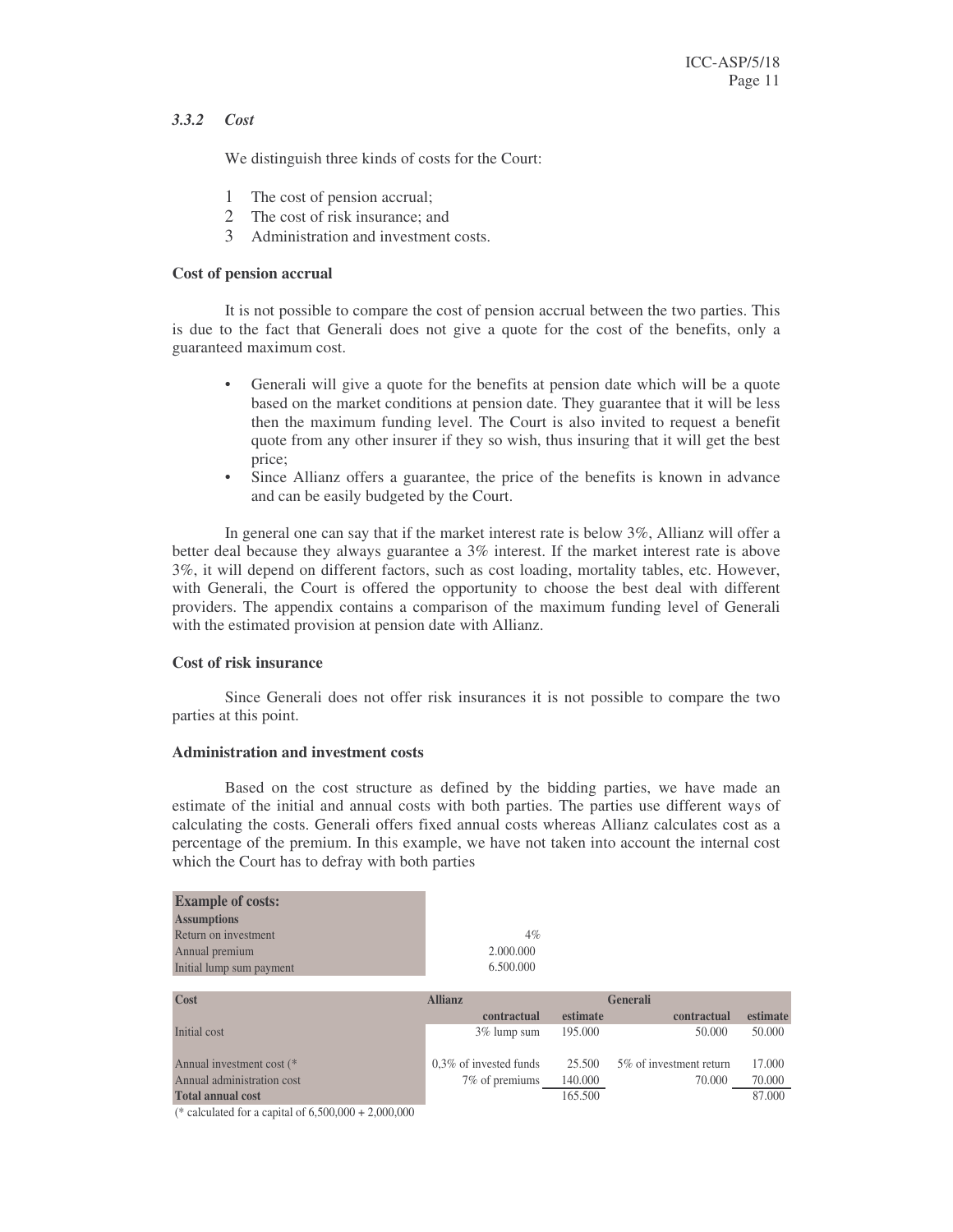ICC-ASP/5/18 Page 12

The costs of the pension plan are not limited to the costs charged by the insurer. With both parties, the ICC will need to be actively involved with the pension plan. The Court will need to perform certain tasks, including:

- Communication with the insurer on population mutations ;
- Being available for questions of the judges.

If the Court decides to go with the Generali proposal a number of tasks would be added, including:

- Involvement in setting contribution levels and risk tolerances;
- Involvement in alteration of contribution levels if a judge is deceased or is disabled; and
- Involvement in requesting quotations from different insurers on pension date.

In comparing the cost loading of the different bidders, we advise the Court to take into account the additional resources it will require to operate the pension plan. For this reason, the Court needs to assess how much time it would need to perform the expected duties and what are the costs involved.

Because Generali's proposal assumes involvement by the Court, we expect the internal cost of the Court to be higher with Generali than with Allianz. On the other hand, Allianz's administrative costs are higher.

#### **4. Summary**

#### **Process**

- In the first phase of our investigation, we asked seven insurers and three brokers whether they were able to submit proposals for the judges pension plan. Five insurers and two brokers replied in the affirmative;
- Because the brokers offered exactly the same services already offered by EYA, they were not asked to submit proposals;
- Because the judges' pension plan of the Court is an unusual one for the Dutch market, the Dutch pension insurers Delta Lloyd, Nationale-Nederlanden and AEGON were unable to submit proposals.

#### **Submitted proposals**

- Allianz offers an all-in-one solution where the pension plan is executed by the insurer and all the risks are covered by the insurer. The involvement of the Court is limited. Any return on investment above 3,3% will be returned to the Court;
- Generali offers a solution where the insurer guarantees a maximum on the risk for the ICC and a minimum return on investment. Within these limits the Court can decide how to finance the pensions. The short-term risks of mortality and disability are not insured; the Court is expected to cover losses due to mortality and disability with future or past gains. Generali indicated that it expects that this solution will in the long term be beneficial to the Court.
- Based on the proposal Achmea is not able to meet the Court's requirements.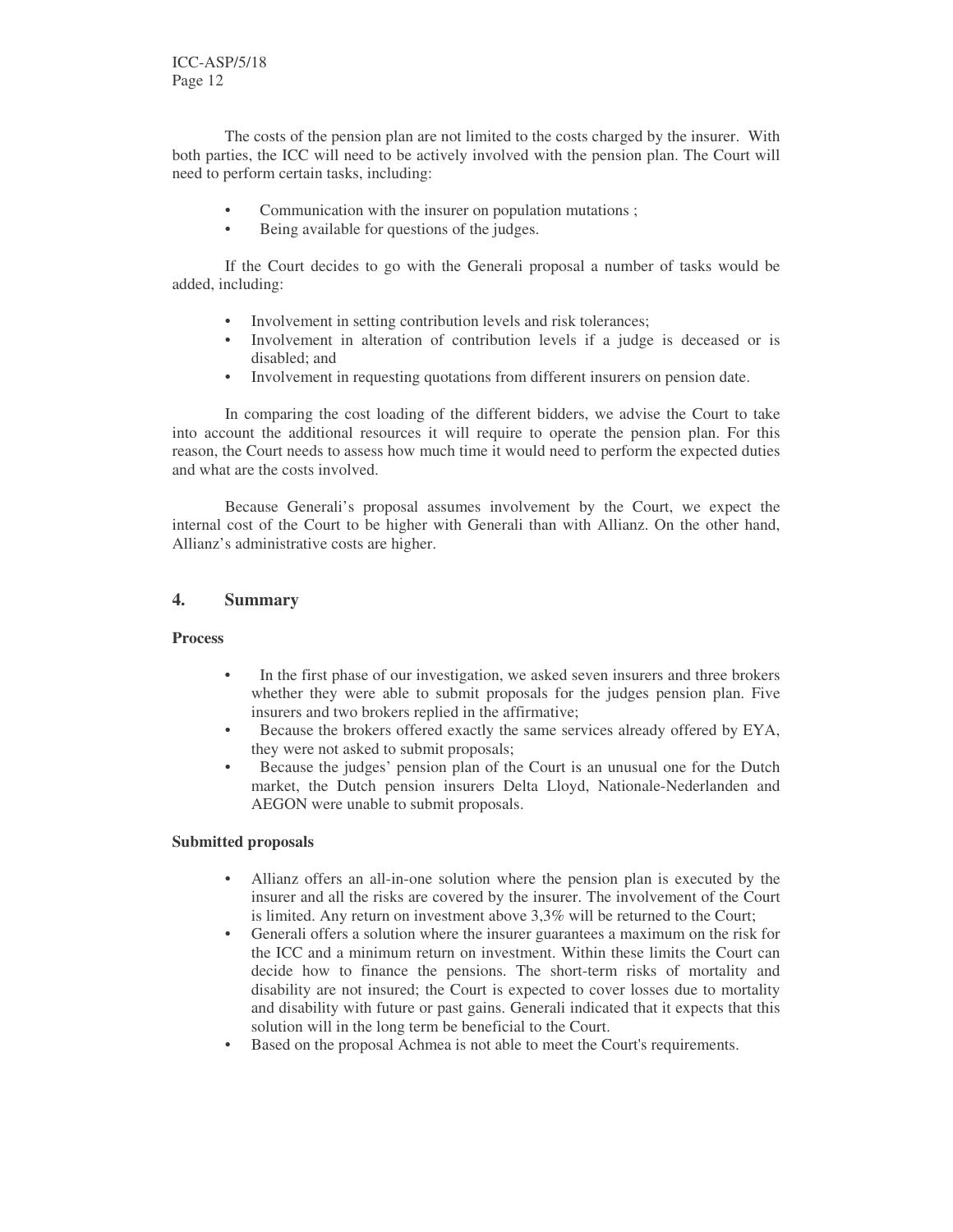# **Appendix 1 – Comparison of proposals**

|                                                     | <b>Allianz</b>                                                                                                                         | Generali                                                                                                                          |
|-----------------------------------------------------|----------------------------------------------------------------------------------------------------------------------------------------|-----------------------------------------------------------------------------------------------------------------------------------|
| <b>Term of contract</b>                             | 5 years                                                                                                                                | Open duration with termination clause<br>for both parties. Liquidation of the DA-<br>fund will take up to 24 months               |
| <b>Risks</b>                                        |                                                                                                                                        |                                                                                                                                   |
| <b>Retirement Pension (RP)</b>                      | Pensions for which premiums are<br>paid are guaranteed                                                                                 | A maximum funding level is guaranteed.                                                                                            |
| Survivors Pension (SP)<br>before pension date       | Guaranteed by the payment of a risk<br>premium                                                                                         | Risk for the Court, a maximum funding<br>level is guaranteed.                                                                     |
| <b>Survivors Pension (SP)</b><br>after pension date | Pensions for which premiums are<br>paid are guaranteed                                                                                 | A maximum funding level is guaranteed.                                                                                            |
| <b>Disability Pension (DP)</b>                      | Guaranteed by the payment of a risk<br>premium                                                                                         | Risk for the Court, a maximum funding<br>level is guaranteed.                                                                     |
| <b>Financing and Cost</b>                           |                                                                                                                                        |                                                                                                                                   |
| Financing                                           | RP single premiums, SP, DP and OP<br>by annual renewal risk premiums,<br>based on tariffs as set below.                                | Regular installments or ad-hoc amounts.<br>The Court can decide on premium level.                                                 |
| <b>Tariffs</b>                                      | RP: GBM/V 8085 -5/-6 3%. SP, OP<br>GBM/V 9095 0/0, 10-year-bond rate<br>-/- 0,25%, DP 6% premium.                                      | Used for maximum funding level. UK<br>mortality table, "92 series" no age<br>corrections                                          |
| Guaranteed interest (RP)                            | 3% (benefits are guaranteed)                                                                                                           | Guaranteed percentage interest can be<br>annually updated (2% for 2006).<br>Guaranteed maximum funding level.                     |
| Initial cost                                        | 3% of lump sum.                                                                                                                        | € 50.000                                                                                                                          |
| Annual administration cost                          | 7% of single premiums and risk<br>premiums.                                                                                            | $E$ 70.000                                                                                                                        |
| Investment cost                                     | Management fee for investment in<br>bonds is 0.3%                                                                                      | Management fee for investments is 5%<br>of investment return.                                                                     |
| Profit sharing                                      | No technical provision sharing.<br>Interest rate above 3,3% is for ICC                                                                 | All technical and interest gains and<br>losses are for the ICC. 95% of<br>investment return above guaranteed<br>return is for ICC |
| Termination conditions after<br>term of contract    | The judges have the option of<br>transferring the net reserve to a new<br>insurer or to leave the value of the<br>pension with Allianz |                                                                                                                                   |
| Opting out DB, opting in DC                         | Individual choice of opting out at any<br>time.                                                                                        | No DC option in the proposal. It is<br>possible to shop at expiration date.                                                       |
| <b>Investment choices DB</b>                        | Limited choice, mainly government<br>bonds                                                                                             | <b>Bonds</b>                                                                                                                      |
| Investment choices DC                               | Many different funds                                                                                                                   | No DC option in the proposal                                                                                                      |
| International pension<br>payments                   | Through the worldwide network of<br><b>AGF</b> and Allianz                                                                             | Guernsey-based international insurer<br>with years of experience in international<br>pension payments.                            |